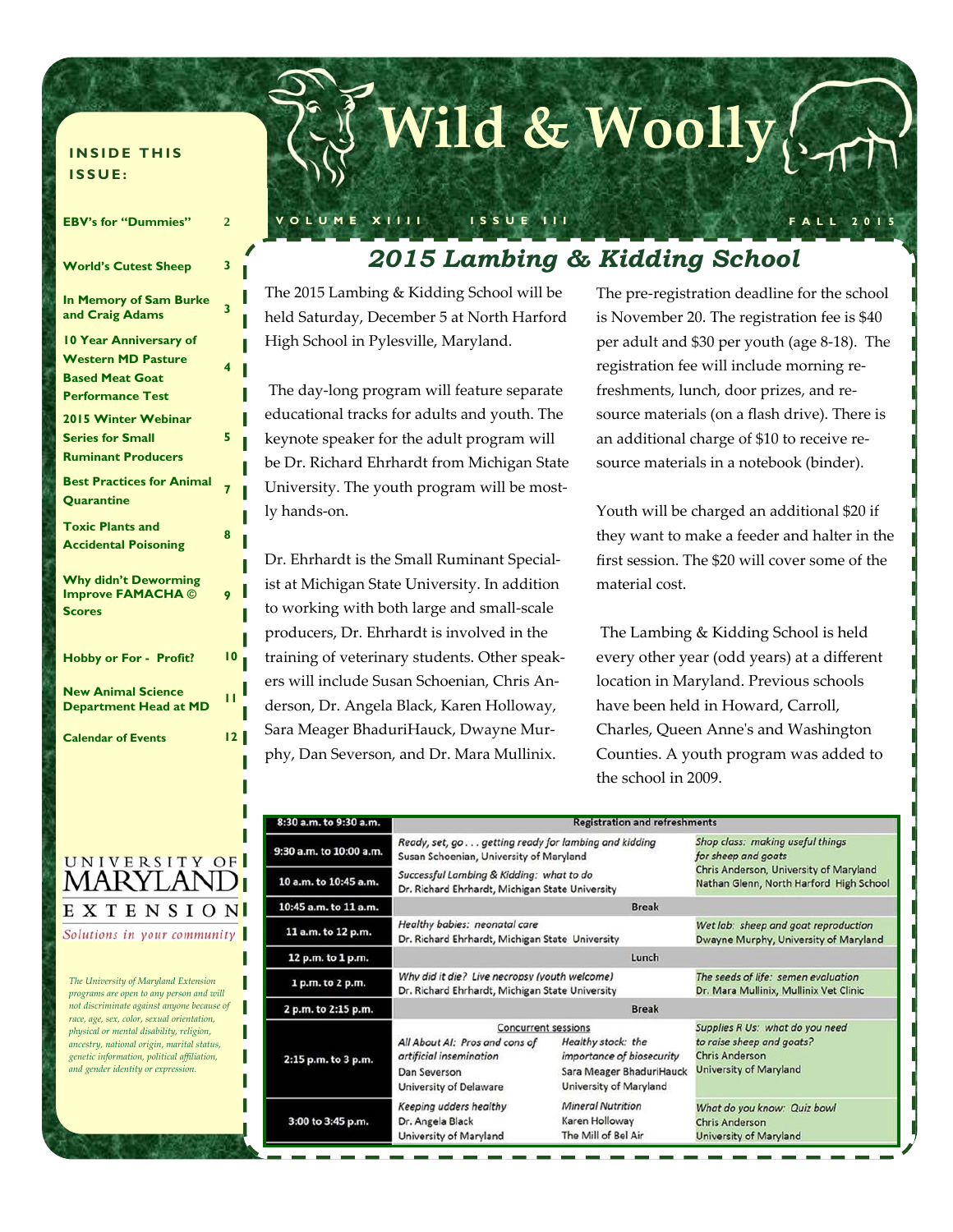#### **PAGE 2**

## **Which ram's offspring will be the most resistant to parasites?**

### *EBVs for "Dummies"*

by Susan Schoenian

Sheep and goats are selected primarily on the basis of what they look like. There are two problems with this approach. First of all, many traits of economic importance, e.g. reproductive performance and disease resistance, cannot be assessed visually.

Secondly, an animal's phenotype (what you see) is a combination of its genotype (genetics) and the environment in which it is reared. Sometimes, it can be very difficult to separate genetics from environment. For example, animals that are fed grain usually grow faster than those that are raised solely on pasture, but this does not mean they have superior genetics for growth. This is where EBVs can fit in.



EBV stands for estimated breeding value. It is a prediction of how an animal's offspring will perform based on data. EBVs are calculated from an animal's own performance (for a particular trait), along with its performance from other traits and the performance of its rela‐ tives. EBVs can be calculated for various growth, reproductive, car‐ cass, fiber, and disease‐resistance traits. There are some breed (and species) differences, as different breeds put different emphasis on different traits and end points.

Normally, larger values equate to better EBVs (and performance), e.g. weaning weight and litter size. For example, if the parents of a lamb each had an EBV of 4.0 for weaning weight, the lamb would be expected to be 4.0 lbs. heavier (at weaning) than the average lamb in the breed. For some traits, e.g. wool fiber diameter and parasite resistance (fecal egg counts), smaller values are more desirable.

With EBVs, differences in management among flocks are accounted for by evaluating individual animal performance compared with animals that are managed similarly. Animals in the same flock or herd that are managed similarly are called a contemporary group. Thus, EBVs allow animals from different flocks and herds to be compared, re‐ gardless of management or geographic location.



**You can't tell** 

**by** 

**looking!** 

Accuracy values are also calculated – and important. They are a measure of confidence in each animal's EBV. Accuracy values range from 0 to 100. The closer the accuracy value is to 100, the more representative the EBV is of the animals "true" breeding value (or TBV) and the more confident you can be in the EBV. Many factors affect accuracy, in‐ cluding the amount of performance data (on the animal and its relatives), the size of the contemporary group, and the heritability of the specific trait. Connectivity between flocks (i.e. sharing of genetics) is essential to improving the accuracy of EBVs in the sheep and goat industry. *(Continued on page 6)*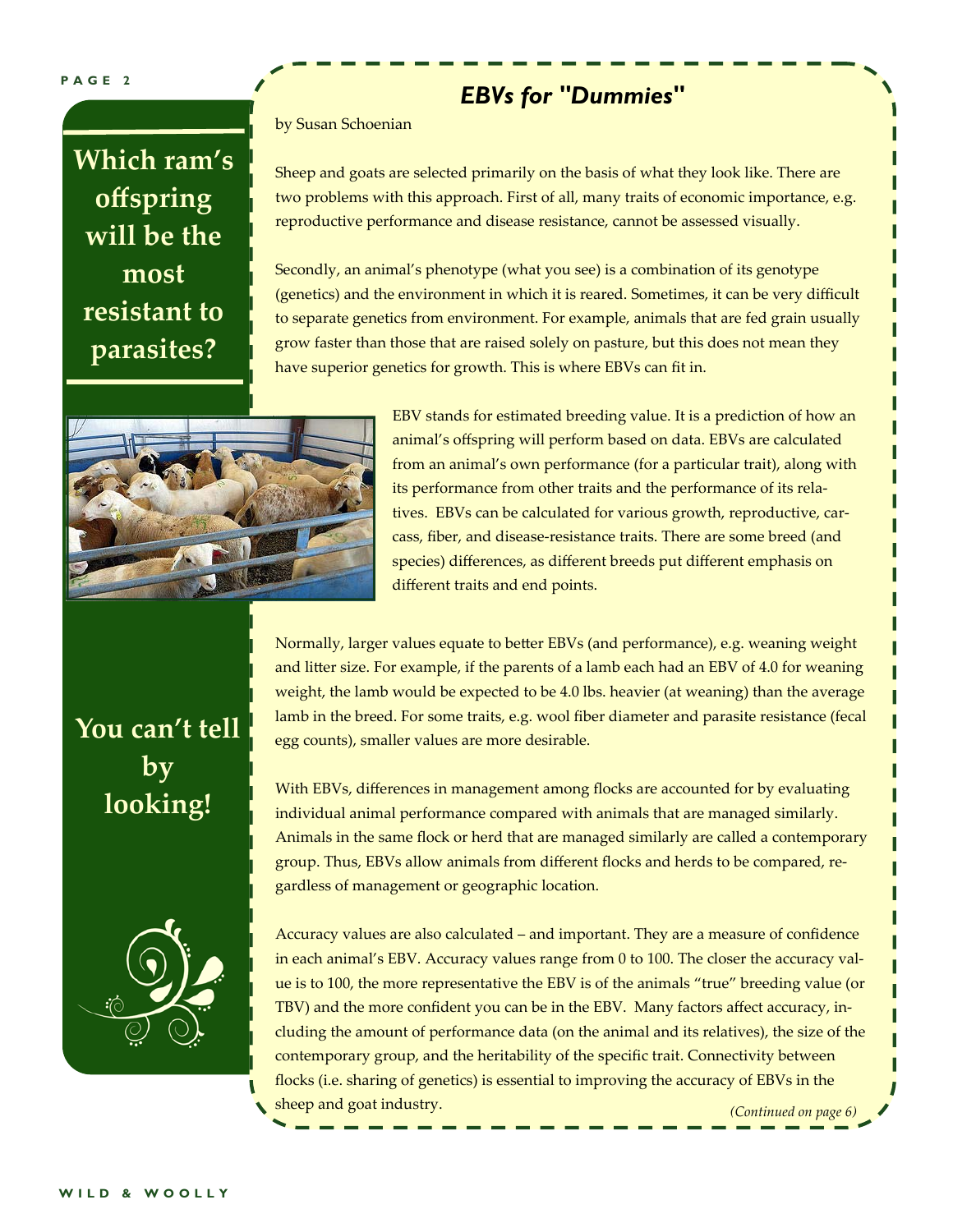### *World's Cutest Sheep*

They have been called the worldʹs cutest sheep. The Valais (French) Blacknose sheep or Walliser Schwarznasenschaf (German) originate from the Valais region of Switzerland and are bred for both meat and wool (coarse).

The sheep are very well adapted for grazing in the steep rocky Alpine slopes and are said to have been mentioned as a breed as early as the 14th Century. They are unmistakable with their black faces, ears and long spiral horns. They also have black patches on their knees, hocks, and feet.

The Valais Blacknose is considered to be a good meat breed. They are good sized. One web site gave ewe weights of 132 to 198 lbs. Ram weights are between 200 and 400 lbs. They are a long wool sheep which require shearing twice a year. The wool is coarse, especially good for felting.

These sheep are very rare. There are only a few thousand left in the world. Their existence is threatened by the recent return of the wolf to Switzerland. There are couple of breeders in Germany. The breed was introduced to the United Kingdom in 2014, where it has garnered a lot of media attention. A breed association has been established to preserve the breed in the UK.





(Images' credit to Whitehall Valais Blacknose Sheep )

Currently, there are no Valais Blacknose sheep in the United States (not yet!). However, there is a US fan club on Facebook(https://www.facebook.com/ValaisBlacknoseSheepUsFanClub)

### **Toxic Plants and Accidental Poisoning**

by Sara Meagher BhaduriHauck Extension Educator, Harford County, Maryland

Many plants that are commonly found in and around pastures and hay fields can cause poisoning in livestock animals. In many cases it may be impossible to completely remove all toxic plants, but having the proper knowledge about how to manage against poisoning by toxic plants can be enough to prevent it.

In most cases, livestock will avoid eating toxic plants as long as there is adequate other forage available. Livestock are more likely to consume toxic plant materials:

- When they have finished their forage ration and are bored;
- During times of the year when pastures are sparse, such as during a drought, when pastures are snow covered, or when pastures are overgrazed;
- During times of the year when plants might be stressed and may become more toxic, such as during drought;

*(Continued on page 8)*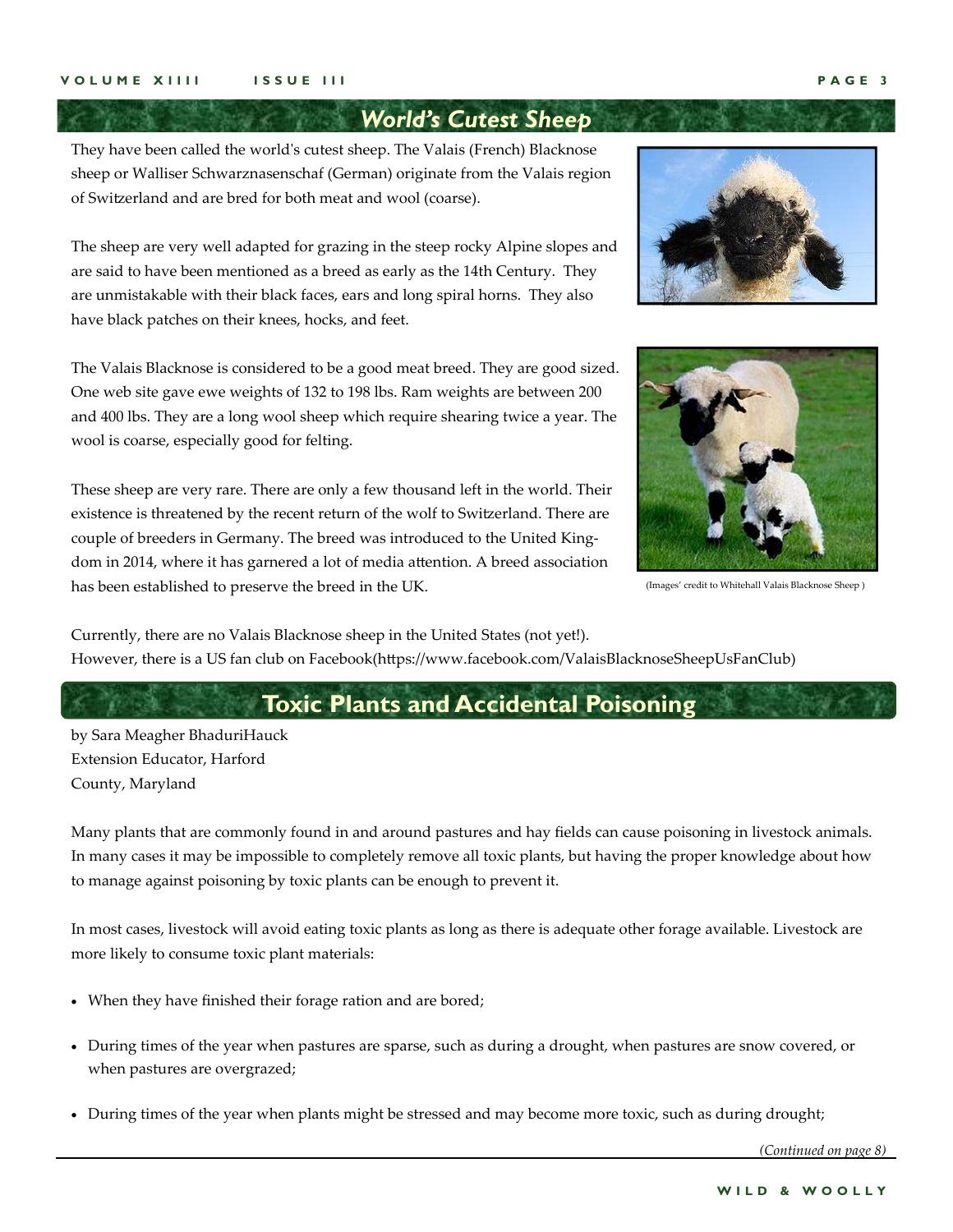### **10 Year Anniversary of Western Maryland Pasture-Based Meat Goat Performance Test**

 2015 marked the 10 year anniver‐ sary of the Western Maryland Pas‐ ture‐based Meat Goat Performance Test. The test was initiated in 2006 to evaluate the post‐weaning per‐ formance of meat goat bucklings consuming a pasture‐based diet, with natural exposure to internal parasite, primarily the barber pole worm.



The test is open to goat breeders in any state. Bucks can be of any breed or breed type, without regard to registration status or eligibility. Bucks must meet certain age, weight, and health requirements. Since 2006, 639 bucks (mostly Kiko) from 89 herds in 18 states have been evaluated.

The test begins with an adjustment period, during which time the bucks adapt to their new environment and herd mates. The adjustment period provides time for the worms to clear their systems. Up‐ on arrival, the bucks are sequentially dosed with dewormers from each drug class. This way the bucks can start the test equally and "free" from par‐ asites, so that differences observed in the test are the result of genetics and not previous management.

The test usually lasts for 84 days. The bucks are han‐ dled every two weeks) to determine their body weights, FAMACHA©, body condition, coat condi‐ tion, dag, and fecal consistency scores are. Deworm‐ ing decisions are based primarily on FAMACHA© scores and the Five Point Check©. Individual fecal samples are collected bi-weekly to determine indi-

vidual fecal egg counts (EPG). Pooled samples are collected less often to determine the proportion of the different parasite species.

While on test, the bucks are managed as a single herd. They are rotational‐ ly grazed among five, 2‐acre pad‐ docks. There is an additional pad‐ dock (~2.5 acres) that is planted in

trees. The paddocks have been planted in a variety of cool and warm season annual and perennials. The cool season perennials are predominantly MaxQ™ tall fescue and orchard grass. In prior years, chicory was grazed. The warm season annuals have included forage sorghum, dwarf pearl millet, and Sunn hemp. There are always a variety of weeds for grazing. Sometimes, the weeds are more nutritious than the managed species.

Towards the end of the test, the goats are scanned to determine carcass traits. They are evaluated for re‐ productive soundness and structural correctness. The top‐performing bucks are selected at the end of the test. The selection criteria is primarily growth (average daily gain), parasite resistance (fecal egg counts) and parasite resilience (FAMACHA© scores and number of anthelmintic treatments).

In some years, the test was followed by a sale of the top‐performing bucks. In the beginning, the sale was held at the test site or adjacent fairgrounds. In 2013, the sale was held in Virginia. Last year, the sale was moved to Kentucky. Some of this year's top‐ performing bucks will be sold at next year's Blue‐

*(Continued on page 6)* 

#### *More Information On Sheep & Goats Can Be Accessed At:*

http://www.sheepandgoat.com/ http://www.acsrpc.org http://mdgoattest.blogspot.com http://www.sheep101.info/ https://www.facebook.com/MDSmall http://issuu.com/mdsheepgoat http://mdsheepgoat.blogspot.com https//twitter.com/MDSheepGoat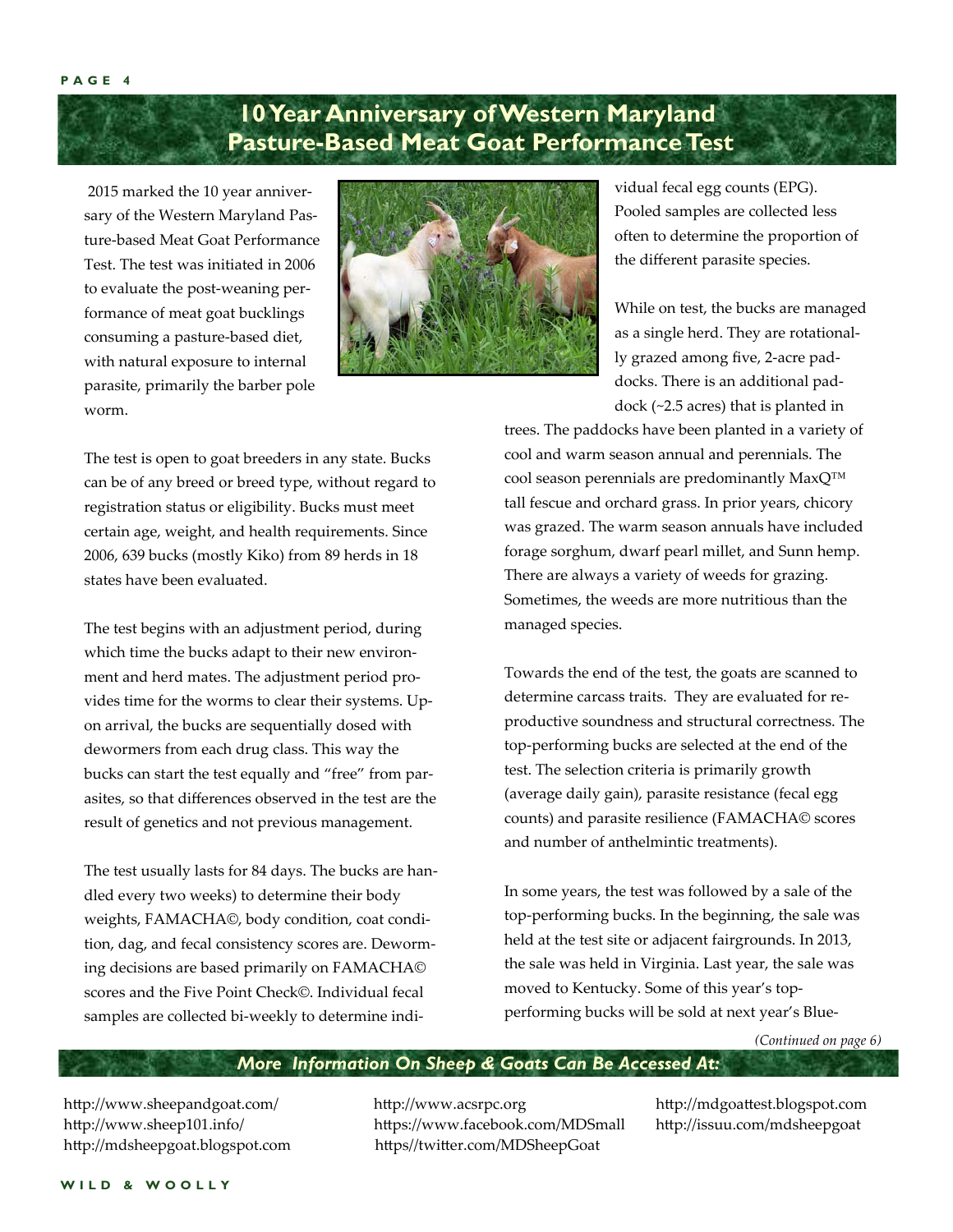### **2015 Winter Webinar Series for Small Ruminant Producers**

 Since 2011, the University of Maryland Small Ruminant Extension Program has been holding a winter webinar series (short course) for small ruminant pro‐ ducers. Each webinar series has includ‐ ed four to six webinars united by a sin‐ gle theme, such as nutrition, health, breeding or health. The instructors have been Susan Schoenian and Jeff Semler.



the Small Ruminant Extension Special‐ ist at Virginia State University. She is interested in alternative means of para‐ site control

Each webinar will last approximately one hour. Additional time will be al‐ lotted for questions. Interaction will be via a chat box.

The 2016 Winter Webinar Series will over six unrelated topics: toxic plants, sericea lespedeza, EBVʹs, minerals and vitamins, internal parasites, and reproduction. It will include speakers from other states and institutions. Dr. Dan Morrical is a Professor of Animal Science and Extension Sheep Specialist at Iowa State Uni‐ versity. His area of expertise is sheep nutrition. Dr. Tom Terrill is a Forage Specialist in the Animal Science Unit at Fort Valley State University in Fort Valley, Georgia. His primary research focus is on sustainable parasite control in small ruminants, with emphasis on use of sericea lespedeza, a low‐input, tannin‐rich per‐ ennial legume, as a natural dewormer for sheep and goats.

Dr. Gareth Bath is Professor Emeritus at the University of Pretoria in South Africa. He has had wide experi‐ ence of most aspects of sheep and goat health and pro‐ duction and is the co-developer of the FAMACHA© system and Five Point Check©. Dr. Dahlia OʹBrien is

Anyone with a connection to the internet may participate in the live webinars. High speed access is recom‐ mended. Pre‐registration is not required. The webinars are open to the first 100 people who log on. All com‐ munication pertaining to the webinars is conducted via a listserv. To subscribe to the listserv, send an e‐mail message to listserv@listserv.umd.edu. In the body of the message, write subscribe sheepgoatwebinars. You my unsubscribe from the listserv by sending an e‐mail message to the same address. Instead of writing sub‐ scribe, write unsubscribe or signoff (sheepgoatwebinars).

All of the webinars will be recorded and edited. They will also be converted to YouTube videos. Power-Point presentations will be uploaded to SlideShare. Links to Adobe Connect presentations, YouTube vid‐ eos, and PowerPoint presentations will be available at http://www.sheepandgoat.com/#!webinars/cu81

| <b>Date</b>                               | <b>Time</b> | Topic                         | <b>Speaker</b>                                   | <b>Affiliation</b>                   |  |
|-------------------------------------------|-------------|-------------------------------|--------------------------------------------------|--------------------------------------|--|
| February 4                                | 7 p.m. EST  | <b>Toxic Plants</b>           | Jeff Semler<br>University of Maryland            |                                      |  |
| February 11                               | 7 p.m. EST  | <b>EBVs for Beginners</b>     | Susan Schoenian                                  | University of Maryland               |  |
| February 15                               | 7 p.m. EST  | Mineral and vitamin nutrition | Dr. Dan Morrical<br><b>Iowa State University</b> |                                      |  |
| February 25                               | 7 p.m. EST  | Sericea lespedeza             | Dr. Tom Terrill                                  | <b>Fort Valley State University</b>  |  |
| March <sub>3</sub>                        | 7 p.m. EST  | The Big Five                  | Dr. Gareth Bath                                  | University of Pretoria, South Africa |  |
| March 10                                  | 7 p.m. EST  | Natural dewormers             | Dr. Dahlia O'Brien                               | <b>Virginia State University</b>     |  |
| <b>Webinar Schedule Subject to change</b> |             |                               |                                                  |                                      |  |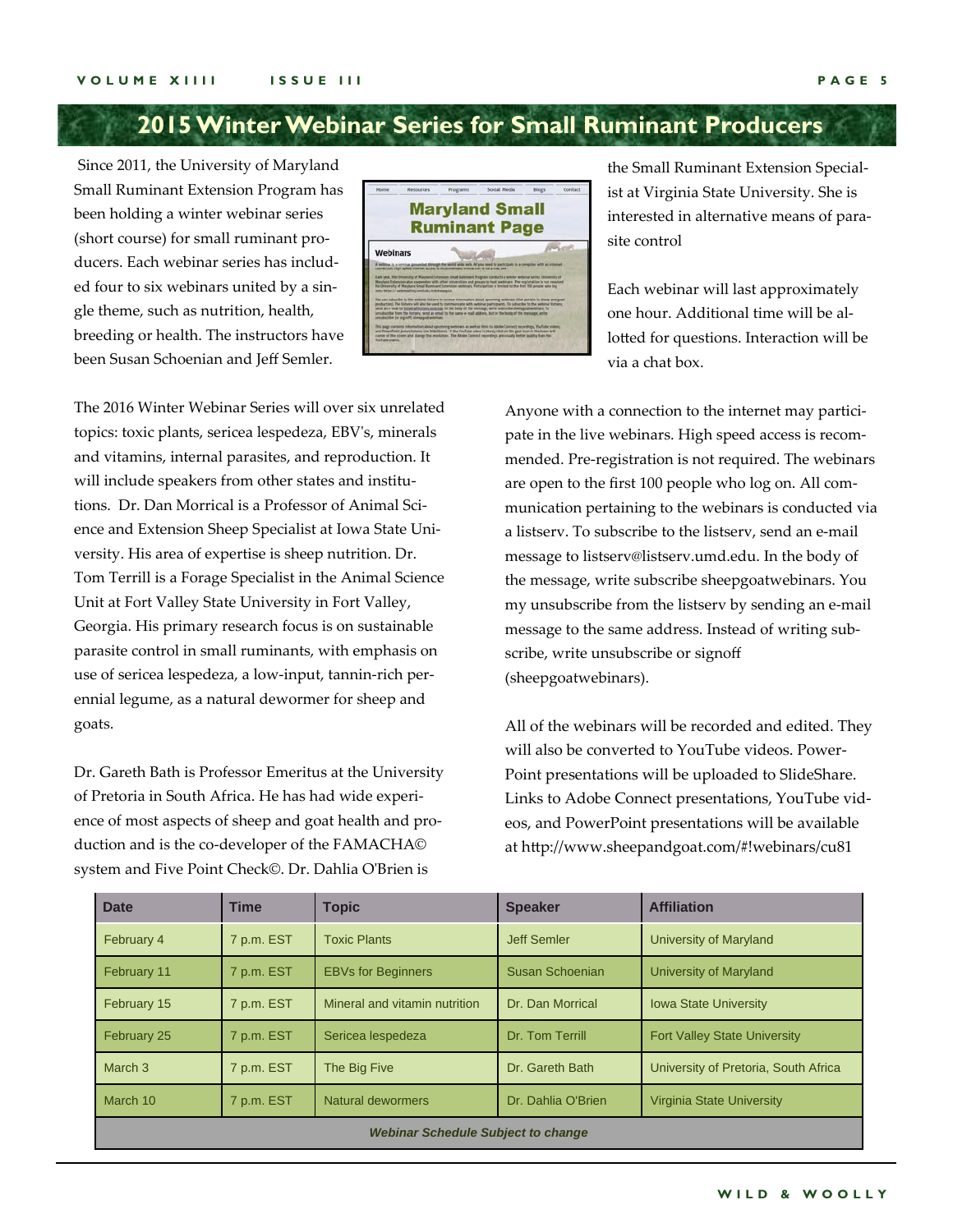### **10 Year Anniversary of Western Maryland Pasture-Based Meat Goat Performance Test (continued from page 4)**

grass Performance Invitational in Frankfurt, Kentucky. Test bucks may always be purchased via private treaty from the consignors.

Each year, the test is different. It is characterized by different forages and different environment conditions. Some years are wet, some years are dry, and some years are mixed. Temperatures and humidity vary. The environmental conditions have a large impact on the performance of the goats, including the parasite burden. A sufficiently high parasite challenge is essential to identifying the resistant bucks, which in-turn may negatively impact growth. The primary goal of the test is to identify parasite resistant bucks.



A central performance test, such as this one, is only useful for comparing the animals that are in the test group. The bucks in this year's test cannot be compared to bucks that remained on the farm. They cannot be compared to bucks that were tested in other years. The only way to make across‐herd comparisons (of livestock) is EBVs (estimated breeding values. You can read about EBVs in this newsletter.

### *EBVs for "Dummies" (continued from page 2)*

EBVs are provided by the National Sheep Improvement Program (NSIP). The data is processed by Sheep Genetics of Australia. While any sheep producer can enroll their flock in NSIP, the program is intended mostly for pure‐ bred or seedstock producers.

Commercial producers benefit by purchasing breeding stock, especially males, from flocks and herds enrolled in NSIP. NSIP is equally applicable to meat goat producers. The Western Maryland Meat Goat Performance Test offers a discounted fee to consignors whose herds are enrolled in NSIP.

To participate in NSIP, there is an annual enrollment fee, along with a one‐time data fee for each animal entered into the database. Data entry is online. The industry is making special efforts to enroll more sheep flocks and goat herds into NSIP by waiving the first year enrollment fee. To learn more about NSIP and EBVs, go to nsip.org.

| Trait ->   | <b>Bwt</b>     | Mbwt | Wwt | <b>Mwwt</b> | Pwwt | Wfec | Pfec  | <b>NLB</b> | <b>NLW</b> | <b>Index</b> |
|------------|----------------|------|-----|-------------|------|------|-------|------------|------------|--------------|
| <b>EBV</b> | $\overline{0}$ | 0.3  | 0.7 | 1.8         | 1.2  | 065  | $-88$ | 12         | 22         | 125.2        |
| Accuracy   | 81             | 53   | 79  | 73          | 82   | 88   | 92    | 45         | 42         |              |

Bwt: birth weight; Mbwt: maternal birth weight; Wwt: weaning weight; Mwwt: maternal weaning weight; Pwwt: post‐weaning weight; Wfec: weaning fecal egg count; Pfec: post‐weaning fecal egg count; NLB: number lambs born; NLW: number lambs weaned; Index: produc‐ tivity index (maternal hair, maternal wool, terminal sire)

Editor's Note: The 2015 Winter Webinar Series will include a webinar on EBVs (for beginners).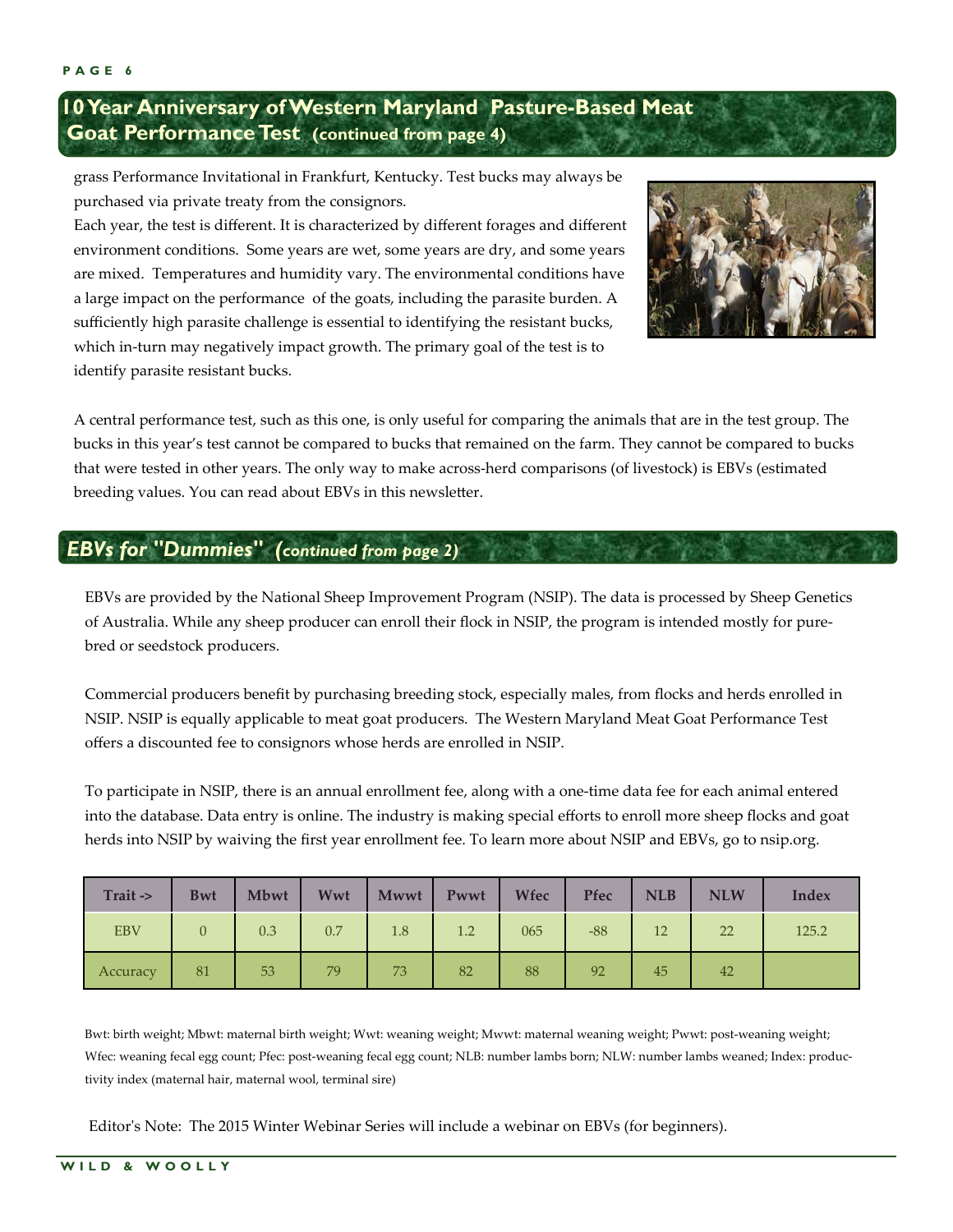### *Best Practices for Animal Quarantine*

by Sara Meagher BhaduriHauck Extension Educator, Harford County, Maryland

Quarantining new and sick animals is a practice that most livestock producers are familiar with. With the spreading avian flu predicted to reach Maryland in the coming months, it's also something that's been on the forefront of my mind recently. We all know that quar‐ antine is important in reducing the spread of disease, but it must be done properly to be effective. Does your quarantine protocol follow each of these essential guidelines?

Quarantine all animals new to your farm for at least 21 days. (Quarantining for 28 days is even better.) Some diseases have a long incubation period, and you might not see symptoms of a disease in less time. Pay special attention to the animals in quarantine by observing feed and water intake, amount and consistency of ma‐ nure, and behavior, and check for any signs of illness daily.

Ensure that your quarantine area is far enough away from areas where your current herd or flock is housed. At the very least, provide separate pens and don't al‐ low quarantined and non‐quarantined animals to share a fence line. If you must house quarantined animals in the same barn, keep the quarantine area at the end of the barn that receives the least amount of traffic. It's best to have at least 14 feet of separation between the quarantine area and the rest of your herd or flock.

Consider placement of your quarantine area. It's best to put quarantined animals down slope and down‐ wind so that any contaminated manure or aerosolized pathogens aren't moving in to areas where your healthy animals are kept. Take care of your current herd or flock before taking care of the animals in quarantine. This will help to reduce the amount of possible cross contamination.

Keep designated equipment in the quarantine area. Don't use the same buckets, wheelbarrows, pitchforks, etc. in the quarantine area that you use with the rest of your animals. This also applies to your boots! Have designated boots to wear in the quarantine area, use disposable boot covers, or clean and sterilize your boots after working in the quarantine area.

Practice good personal hygiene. Be sure to wash your hands directly after leaving the quarantine area. It's best to completely change your clothes, too, before working in areas where your current herd or flock is housed, but this isn't always practical. Alternatively, you can keep a designated pair of coveralls to wear in the quarantine area.

Quarantining is a crucial part of a good biosecurity plan, but don't forget about other practices intended to prevent diseases from coming on to your farm. If you visit other farms or come in contact with other live‐ stock, you could possibly bring disease home on your boots or even on your trailer tires. Be sure to clean and disinfect any potential vectors upon arriving home. (Remember, only clean surfaces can be disinfected, so always remove manure or dirt by scrubbing before dis‐ infecting with a chemical solution like bleach.) It's a good idea to keep a designated pair of boots for use on your own farm and wear different shoes when you visit elsewhere.

Source: University of Maryland Extension: Harford **County** 

Editor's Note: For small ruminant producers, it is also important to deworm all new arrivals with anthelmin‐ tics from all three drug classes (e.g. albendazole + mox‐ idectin + levamisole). A quaranteen drenching will help to ensure that resistant worms are not introduced to the farm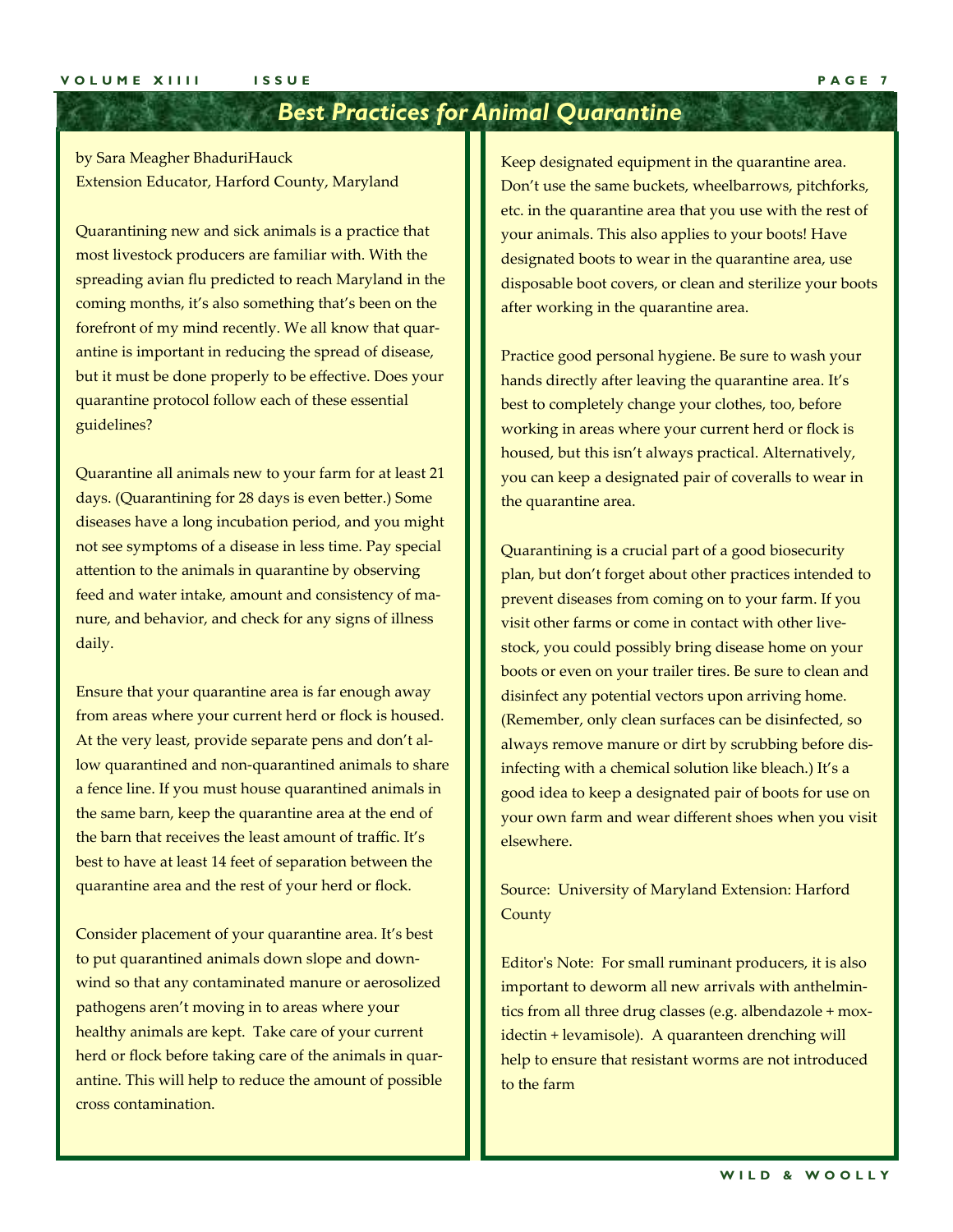### **Toxic Plants and Accidental Poisoning (continued from page 3)**

- If the hay you provide is very weedy and there is no other forage available to them;
- If toxic weeds and/or their seeds collect at the bottom of a hay feeder and the feeder isn't cleaned out;
- Or if new plant material is introduced to animal ac‐ cess areas, such as a neighbor or the power company dumping yard waste over a fence, fallen tree limbs due to a storm, or after repairs or construction like alteration of a fence line.

It's also important to remember the saying "the dose makes the poison." In the case of most toxic plants, an animal must eat a significant quantity to be poisoned. Usually, an animal will not exhibit any symptoms if they've only consumed one or two plants or a few mouthfuls. (Two exceptions to this rule are hemlock

and yew, which are extremely poisonous even at low doses.) Different types of animals also respond different‐ ly to different toxins. Some plants are poisonous only to ruminants and not to non‐ruminants, and vice versa.

There are hundreds of plants that can cause toxicity, but not all of them are present in all areas. Scout your pas‐ tures and hay fields to see what is growing on your farm; be familiar with the clinical signs of poisoning from those plants and of a few of the most common.

Source: University of Maryland Extension: Harford County

Editor's note: In the 2015 Winter Webinar Series, there will be a webinar on poisonous/toxic plants

### **In Memory of Sam Burke and Craig Adams**

This year's Western Maryland Pasture‐Based Meat Goat Performance Test was dedicated to the memories of Merritt "Sam" Burke and Craig Adams. Both passed away in 2015. Both were long time participants and supporters of the test and Kiko breed.

 Sam (from Delaware) was one of the testʹs strongest supporters. He first consigned bucks in the second year of the test (2007). In 2011, Sam had the top‐performing buck. He had the top consignment of bucks in 2012 and 2013. He had many other top‐ performing animals. In 2013, one of Samʹs top‐performing bucks sold for \$1100.

Craig (from Illinois) dominated the test in his first two years of consignment



Sam (L) & Laurence (R) Burke



(2009, 2010). In both years, he had the top‐performing buck and top consignment of bucks. Craig had top ‐performing bucks in subsequent years of the test. One of the bucks he consigned to this yearʹs test was in the top 10 for performance

Craig had the top‐selling buck in 2009; it sold for \$1050. Craig's top performing buck in 2010 brought \$1400. Craig's bucks were best known for their parasite resistance.

This year's award for the top-performing buck will be named in the memory of Craig Adams. The top consignment award will be given in Samʹs memory.

Both Sam and Craig will be sorely missed. Condolences are extended to Craig Adams their families and the Kiko community.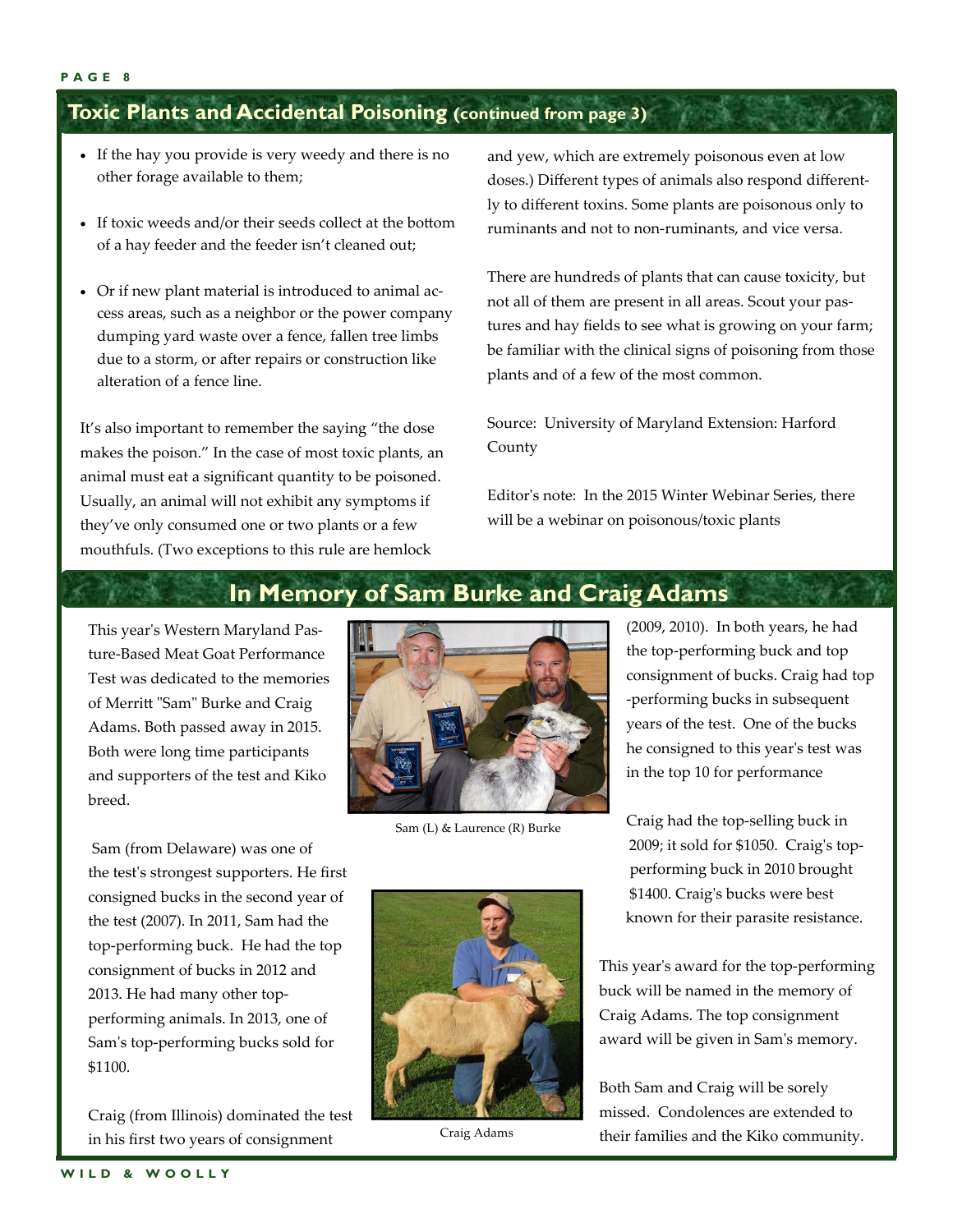### *Why Didn't Deworming Improve FAMACHA* © Scores?

by Dr. Steve Hart Extension Goat Specialist ‐ Langston University

Deworming animals with FAMACHA© scores of 4 or 5 should result in the improvement of FAMACHA© scores by at least one when checked two weeks later. What if it doesn't? There are several reasons why deworming small ruminants may not improve their FAMACHA© scores. We will start from the most common and go to the less likely items.

First, if you are deworming lactating animals, the nutri‐ tional competition between milk production and mak‐ ing blood may keep the animals anemic until they are in late lactation or until their young are weaned. Heavy pasture contamination (lots of infective larvae on pas‐ ture) can also cause animals to become wormy quick‐ ly. Animals should be rotated to a new pasture.

This is often a problem with hobby farmers who have only one pasture. When there is a lot of summer rain, infective larvae accumulate on pasture. The producer needs to find some other place to put his/her goats on for at least two months while infective larvae die off. Maybe, he/she can find an overgrown pasture that a neighbor owns. The best thing is to cruise the neighbor‐ hood and look for an overgrown area that has chain link or other fencing that will keep goats in; seek to access it.

Then, we need to think about dewormer resistance as a possible cause. We use FAMACHA© to reduce the rate of development of dewormer resistance. However, de‐ wormer resistance can still develop. The most common source of dewormer resistance is new animals: the new elite doeling or ewe that you acquire. The seller would‐ n't admit that she is carrying worms and surely would‐ n't tell you they were highly resistant worms, even if he/ she knew. Resistant worms will spread despite FAMA‐ CHA©, but at a slower rate than if everything was blan‐ ket dewormed. It is very important to deworm new animals coming onto your place with different classes of dewormer and check the fecal sample a week or two

later to make sure that you have killed all the worms.

Liver flukes are parasites that eat their way through the liver, consuming blood and causing bleeding and per‐ sistently high FAMACHA© scores. Most dewormers do not kill liver flukes, with the exception being Valbazen® which kills adult liver flukes and the Clorsulon in Ivermec Plus which kills immature and adult liver flukes. Fluke eggs are generally not found in the feces until the infection has been going on a while. Also the traditional fecal flotation methods will often not detect fluke eggs. There are specialized tests for detecting fluke eggs. Your local veterinarian will know whether flukes are common in your area (liver flukes affect virtually all livestock species and humans) and should be able to advise on the best method to control them in your area.

Sucking lice can also cause anemia, especially in young animals. The dewormers Ivomec®, Eprinex® and Cy‐ dectin® will control sucking lice if they were used. Coc‐ cidiosis can also cause anemia. Without a fecal exami‐ nation, it is difficult to determine if diarrhea is caused by worms or coccidia or both. Wormy animals are sus‐ ceptible to coccidiosis and animals may need to be treat‐ ed for coccidiosis to recover from worms.

A lesser cause of persistent anemia is Johne's disease, a chronic bacterial disease that causes animals to waste away. The incidence seems to be increasing in goats, maybe because we are now aware of it and look for it more. The disease is most common in dairy cows with lower incidence in other animal species. The major symptom of the disease is a skinny animal that has anemia that continues to lose weight and stay anemic until they die. The animals often eat well, but have a rough hair coat and flaky skin. This is an infectious disease caused by a bacteria type of organism. More infor‐ mation can be found athttp://www.johnes.org/goats/ faqs.html.

Source: American Consortium for Small Ruminant Par‐ asite Control Control (ACSRPC)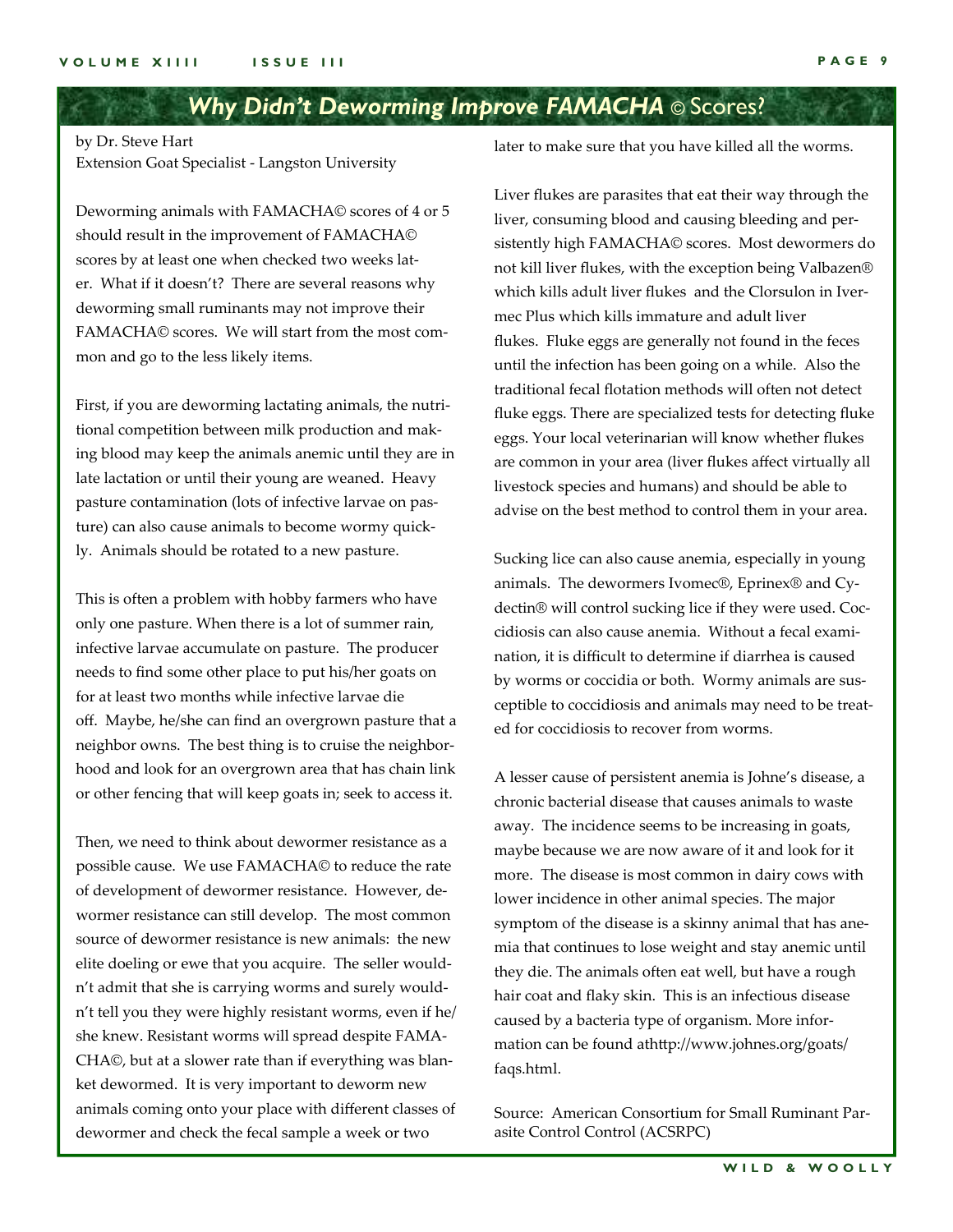### *Hobby or For-Profit ?*

#### by Paul Goeringer

Research Associate & Extension Legal Specialist University of Maryland

I do not set myself out to be a tax expert, but at times I attempt to explain some aspects of tax law. Today we are going to discuss when you can take a business expense deduction on your taxes for your farm busi‐ nesses. On the other hand, hobby losses and expenses from hobbies cannot be deducted from your income taxes (wouldn't we all like to deduct expenses from our favorite pastimes on our taxes?). But when a business is considered a business and when it is consid‐ ered a hobby is an issue the U.S. Tax Court has dealt with repeatedly.

According to the 2012 Census of Agriculture, 61.5 per‐ cent of all Maryland farm operators (and 62.2 percent of all U.S. farm operators) work off the farm in some capacity. Many agricultural producers may have full time off-farm jobs and only farm on the weekends or use vacation days to manage the farm. Having a full time off-farm job does not automatically qualify your farm as a hobby (although to many of you it may be both a business and a hobby). The Internal Revenue Service (IRS) has developed factors to determine if the activity is a business or a hobby.

To aid you in understanding the factors, let's look at a recent Tax Court decision in Metz v. Commissioner of Internal Revenue (T.C. Memo. 2015‐54). In Metz, the Metzes had started an Arabian horse farm in 1991 in Sioux City, Iowa, then moving to Naples, Florida, and finally to Santa Ynez Valley in California. Each move was designed to put the Metzes in a better market to sell their horses. In its years of existence, however, the Metzes' farm was never profitable. Because of the annual losses, the IRS determined the farm was a hob‐ by and not a business and disallowed numerous de‐ ductions. This decision was overruled, however, by the U.S. Tax Court, and we will look at why.

Before we list the Tax Court's determining factors, it's important to note that numerous Tax Court and Fed‐ eral court decisions point out that the business does not have to make a profit, only that the taxpayer run

the business in an honest way to potentially make a profit. Factors to consider that the business was be‐ ing run to potentially make a profit are:

1. Manner in which the taxpayers carry on the activi‐ ty;

- 2. Expertise of the taxpayers or of their advisers;
- 3. Time and effort expended on the activity;
- 4. Expectation that assets used in the activity may appreciate in value;

5. Success of the taxpayers in carrying out other simi‐ lar

or dissimilar activities;

- 6. History of income or losses with respect to the activity;
- 7. Amount of occasional profits, if any, from the activity;
- 8. Financial status of the taxpayers; and
- 9. Any elements of personal pleasure or recreation. (Metz, 1‐2).

These nine factors are applied focusing on the tax‐ payer's subjective intent, and IRS does not substitute a reasonable person standard or their own business judgment in evaluating the factors.

Looking at factor 1, the tax court found that the Metzes kept business records and hired an account‐ ant to help with the financials. The accountant also helped reconcile potential comingling of personal and business expenses. The Metzes hired a law firm with experience in the Arabian horse market to help with sales, had a well-developed business plan, had professional advertising and marketing materials, horse‐ by‐horse tracking, and regularly adopted new tech‐ niques to help improve the business. The court saw all these factors weighing in the Metzes' favor.

Looking at the Metzes own and their advisors' exper‐ tise, both parties had developed an understanding of the Arabian horse industry, were in positions of lead‐ ership with Arabian horse associations, and prior to that had mentored other experienced Arabian horse stable operators. The Metzes also hired numerous experts to help them in running the business. The tax court saw all this weighing in

*(Continued on page 11)*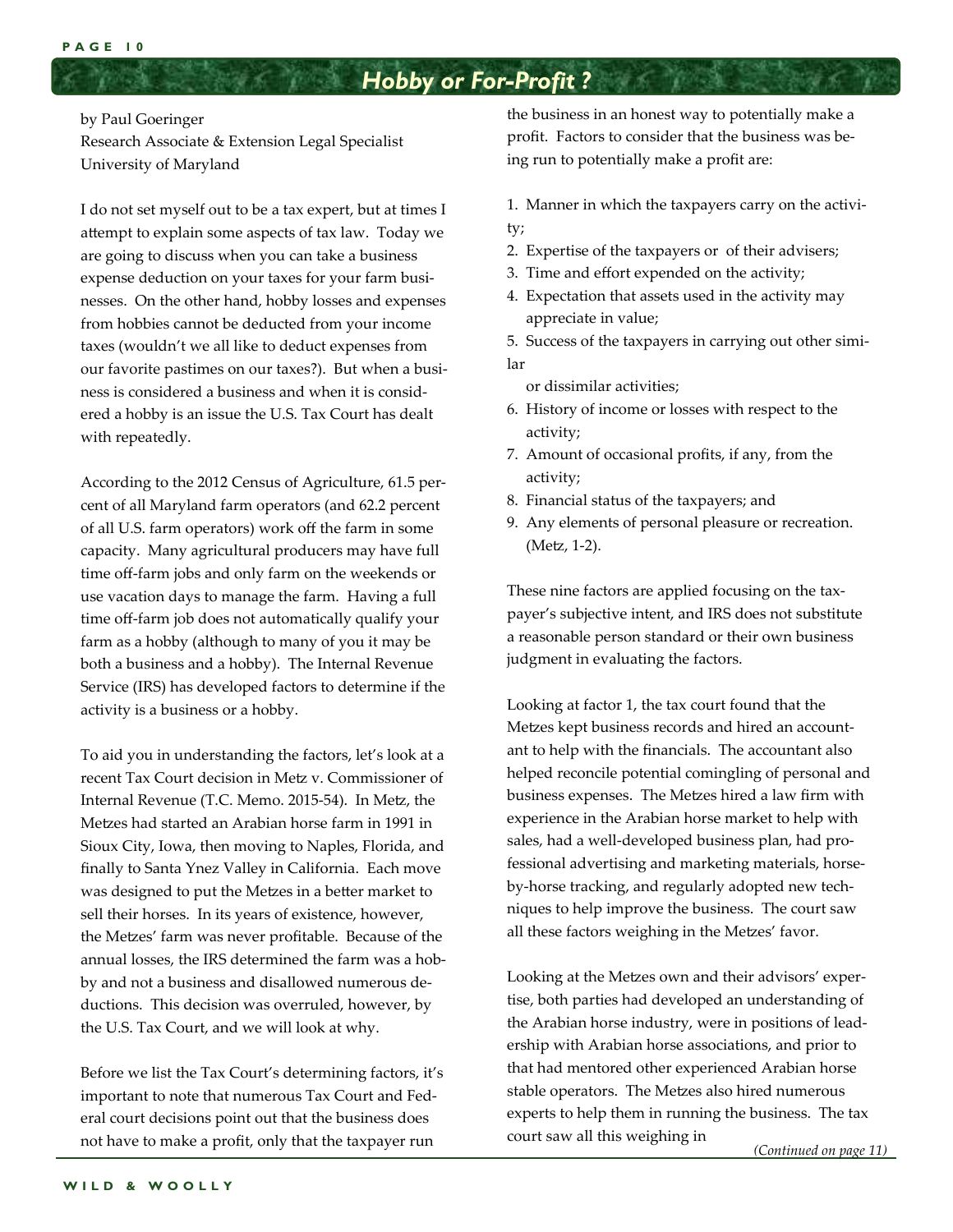#### *Hobby or For-Profit ? (continued from page 10)*

the Metzes favor. Looking at the time and effort expend‐ ed on the activity, the Metzes were basically fully em‐ ployed by the operation and the tax court also agreed this weighed in their favor.

Other factors which weighed in the Metzes' favor were the expectation that assets used in the operation may ap‐ preciate in value; the record showed the Metzes did be‐ lieve this. Mr. Metz had a history of turning around a previously unprofitable company and that experience was well suited here. The yearly losses were under‐ standable based on the world Arabian horse market.

Looking at the financial status of the Metzes, before 2008 it could be argued they were using the farm to shelter gains in other investments, but after 2008 the Metzes had been wiped out. The Metzes continued the farm despite losing all their money, and ended up investing a large portion of their income in the farm. This factor weighed in the Metzes' favor according to the Tax Court.

The final factor is "personal pleasure or recreation." Here, the court points out, the more pleasure you get in activity the more likely it is to be a hobby and not for profit. This does not mean you have to loathe an activity for it to count as for profit. Here the IRS thought that since the Metzes attended numerous horse shows and riding horses the activity was more for pleasure than for profit. The court found that horse farms owners do regularly attend horse shows and ride horses. There were enough non‐pleasurable activities in operating the farm which did not render the farm a hobby. To sum up, the Tax Court disagreed with the IRS and ruled the Metzes' horse farm was not a hobby and was intended to make a profit.

#### **Why Should You Care?**

There is no exact formula as to when a business will be found a hobby or for‐profit. For the vast majority of you, this will not be an issue and your farm will clearly be a for‐profit business. But issues arise when you have an off ‐farm job with a high salary and a farm which consistent‐ ly losses money, making it appear you are only using the farm to hide income from other sources. If you have concerns, remember to talk with your accountant to make sure you are keeping the necessary records to ensure that your farm will be considered for‐profit and not a hobby.

*This article should not be construed as legal advice or tax advice.* 

Source: Maryland Risk Management Education Blog

#### References

26 C.F.R. §§ 1.183‐1 to 1.183‐2 (2015).26 U.S.C. § 183 (2015). Metz v. Comm'r of Internal Revenue, T.C. Memo 2015‐54 (T.C. 2015).

### **New Animal Science Department Head at Maryland**

The Department of Animal and Avian Sciences at the University of Maryland College Park (UMCP) has a new chair. It is Dr. Chad Stahl. Dr. Stahl took over the reins on June 1st. He succeeds Dr. Tom Porter who served as Chair of the Department of Animal and Avian Sciences for eight years.

 Stahl most recently worked at North Carolina State University where he served as a Professor in the Department of Animal Science. Stahl had worked at NC State University since 2007 and before then was an assistant professor in the Department of Animal Science at Iowa State University. Originally

from southern New Jersey, Stahl earned a bachelor's degree in animal science from NC State, as well as a master's and Ph.D. in animal science from Cornell University. His research focuses on developmental nutrition primarily utilizing the pig as a model species.

Stahl was attracted to the University of Maryland because of its "atypical" Department of Animal and Avian Sciences. He looks forward to hiring additional faculty to help the department increase in national prominence.

Source: AGNR News